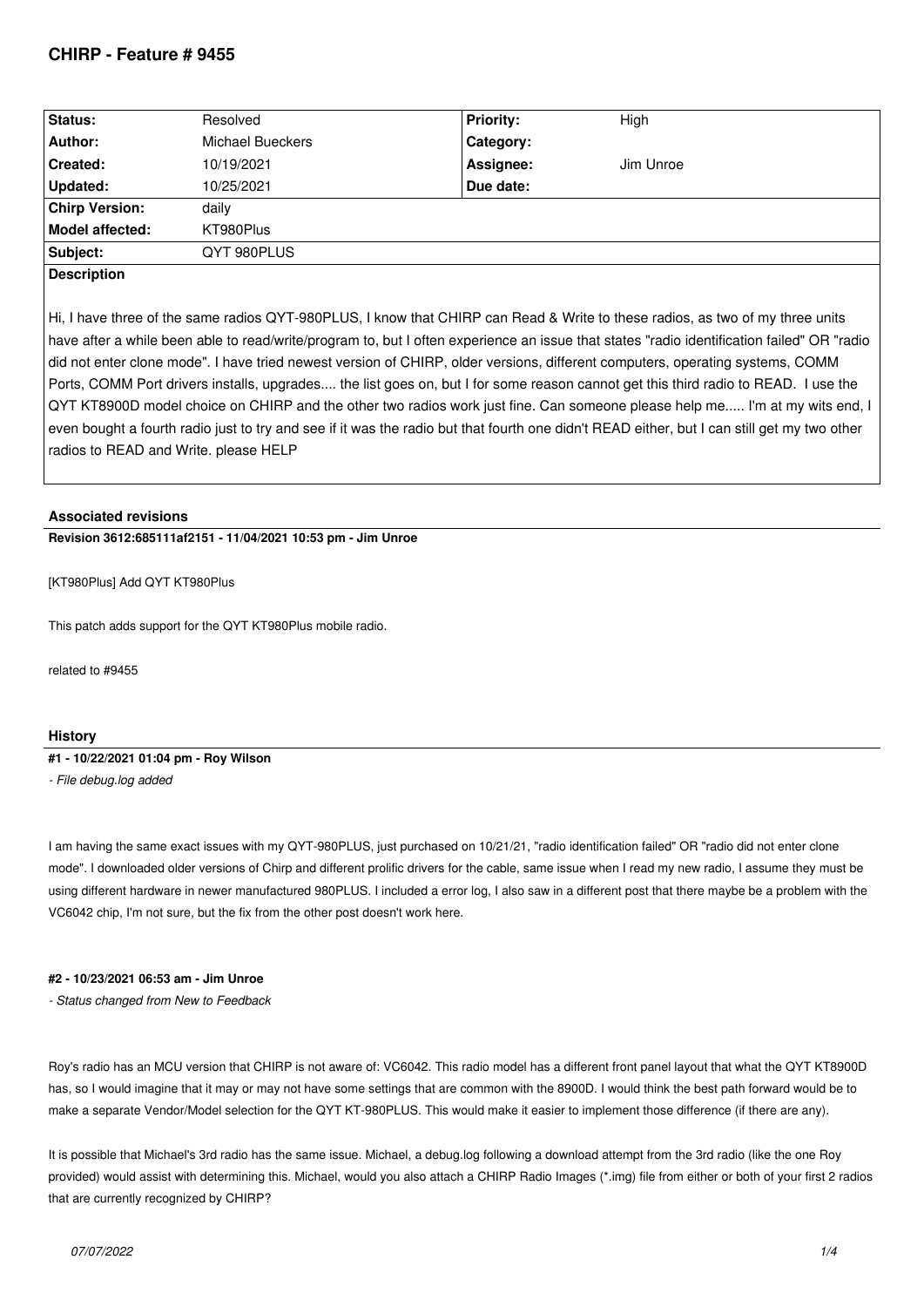*Thanks, Jim KC9HI*

### **#3 - 10/23/2021 02:39 pm - Roy Wilson**

*- File btech.py added*

*I added the VC6042 to the btech.py and it seems to work in developer mode.*

## **#4 - 10/23/2021 02:50 pm - Roy Wilson**

*- File QYT\_KT8900D\_980PLUS\_Working.img added*

### **#5 - 10/23/2021 04:13 pm - Roy Wilson**

*Roy Wilson wrote:*

*I added the VC6042 to the btech.py that I ripped from your Linux version of Chirp and it seems to work in developer mode. I swapped out the change "VC3402" to "VC6042" as you recommended in a similar post regarding the QYT 8900D that was having similar problems. It seems to read and write just fine. I don't know too much about python or if getting rid of the "VC3402" might affect Michael's other 2 radios.*

### **#6 - 10/23/2021 04:47 pm - Roy Wilson**

*- File btech.py added*

*Ok I think I fixed it right, had a little help from my son, so I added lines: KT8900D\_fp4 = "VC6042" and fileid = [KT8900D\_fp4, KT8900D\_fp3, KT8900D\_fp2, KT8900D\_fp1, KT8900D\_fp]*

## **#7 - 10/23/2021 05:19 pm - Jim Unroe**

*Roy Wilson wrote:*

*Ok I think I fixed it right, had a little help from my son, so I added lines: KT8900D\_fp4 = "VC6042" and fileid = [KT8900D\_fp4, KT8900D\_fp3, KT8900D\_fp2, KT8900D\_fp1, KT8900D\_fp]*

*Yes. That is how you would resolve the issue if the radio was identical to a KT-8900D, but it isn't so I have more to do than that. But at least you have a workaround until then. Once I get the feedback that I need from Michael, I will create a test driver module and and attach it here so that you both (and anyone else) can test it before I submit a formal patch.*

*Jim KC9HI*

### **#8 - 10/23/2021 07:34 pm - Michael Bueckers**

*- File QYT\_KT8900D\_20210929.img added*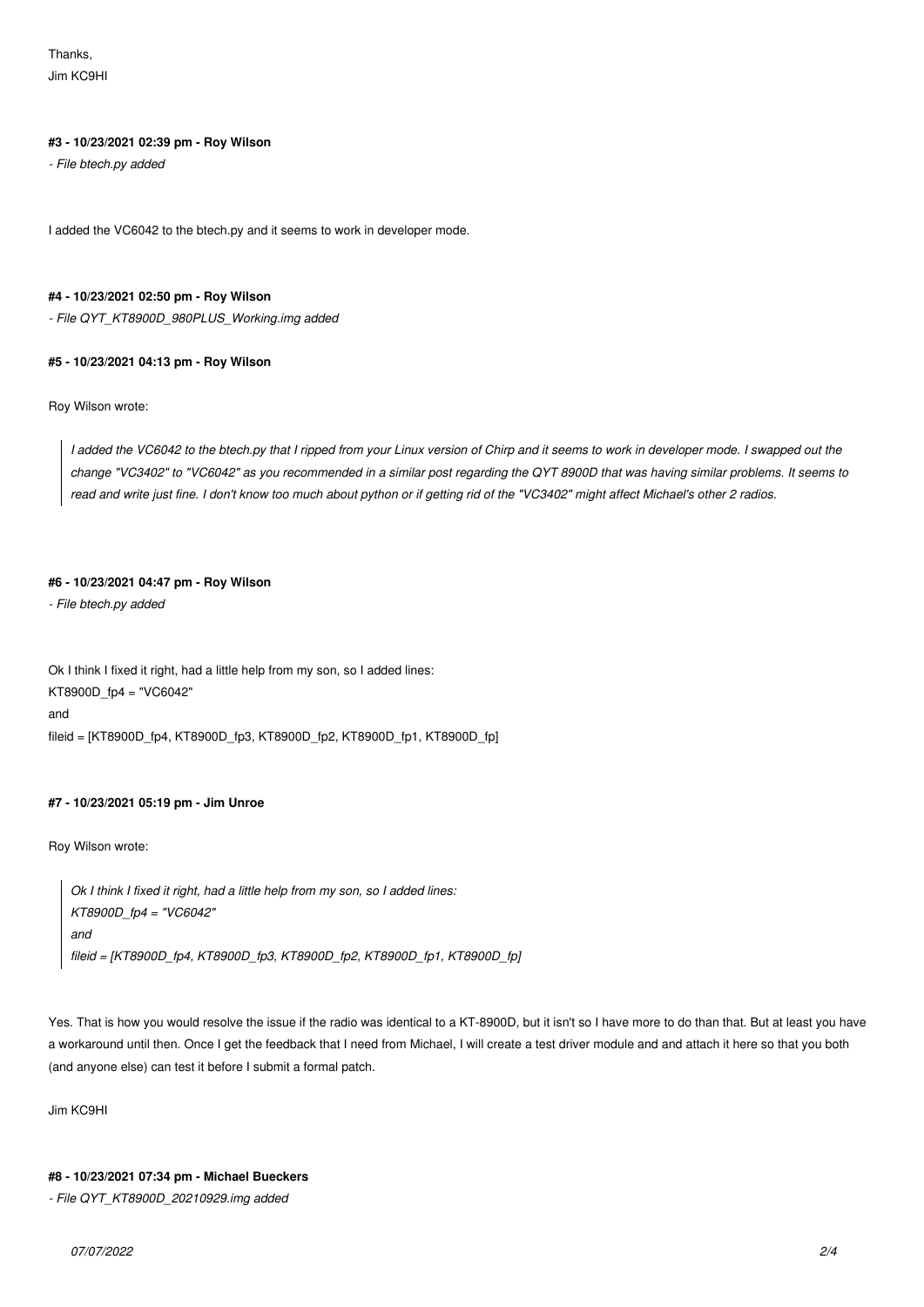*Hi everyone, thank you so much for the feedback and help. I did some searching today and it seems my first two radios were purchased from the same vendor, but the ones after that have been from different vendors as I have tried a total of four different radios so far. Also I noticed even though the radios look and are produced the same they are being advertised a little different in their titles, eg. 75W vs. 50W and also my first two radios (currently programmable with CHIRP) are labeled as a (Gen. 2 version of the radio) but all others don't mention anything about a specific generation* so I'm thinking some interface things changed with newer production runs. Anyway, I have included the .img file for my most recent program for the *ones that are programmable. Please let me know if there's anything else you need from me or anything I can do to help. I greatly appreciate all the help.*

*Thanks! Mike*

## **#9 - 10/23/2021 08:46 pm - Jim Unroe**

*- File btech\_kt980plus.py added*

*I have created my proposal as a test driver module to see if you can successfully download from and upload to your radio. It uses the Vendor: QYT / Model: KT980Plus selections. Here is how you use it.*

*1. Download the btech\_kt980plus.py test driver module and save it to a convenient location.*

*Note: Be sure to left-click the link and then click the download link near the top of the page that loads. Right-clicking the link to download the test driver module will not work.*

#### *2. Load CHIRP*

- *3. Click Help in the menu bar and enable Enable Developer Functions*
- *4. Click File -> Load Module to locate and load the test driver module that was saved in step 1*

*At this point CHIRP will have a red background to indicate that it is running with an external driver module loaded. This does not permanently change your CHIRP installation in any way. Once you close CHIRP, you will have to reload the test driver module again before you can program the QYT KT980Plus with "VC3402" MCU version.*

*Try it to see if it works. Also try the (2nd) driver (btech.py) that Roy attached. It uses the QYT / KT8900D selections. Let me know which driver you prefer.*

*Jim KC9HI*

## **#10 - 10/23/2021 09:24 pm - Michael Bueckers**

*Yay!! It's reading and writing! Thank you so much for all the help!*

## **#11 - 10/25/2021 10:43 am - Jim Unroe**

- *Status changed from Feedback to Resolved*
- *Assignee set to Jim Unroe*
- *Target version set to chirp-daily*
- *% Done changed from 0 to 100*
- *Model affected changed from (All models) to KT980Plus*

*Patch submitted. Support for this radio (Vendor: QYT / Model: KT980PLUS) will be in the next CHIRP daily build following acceptance.*